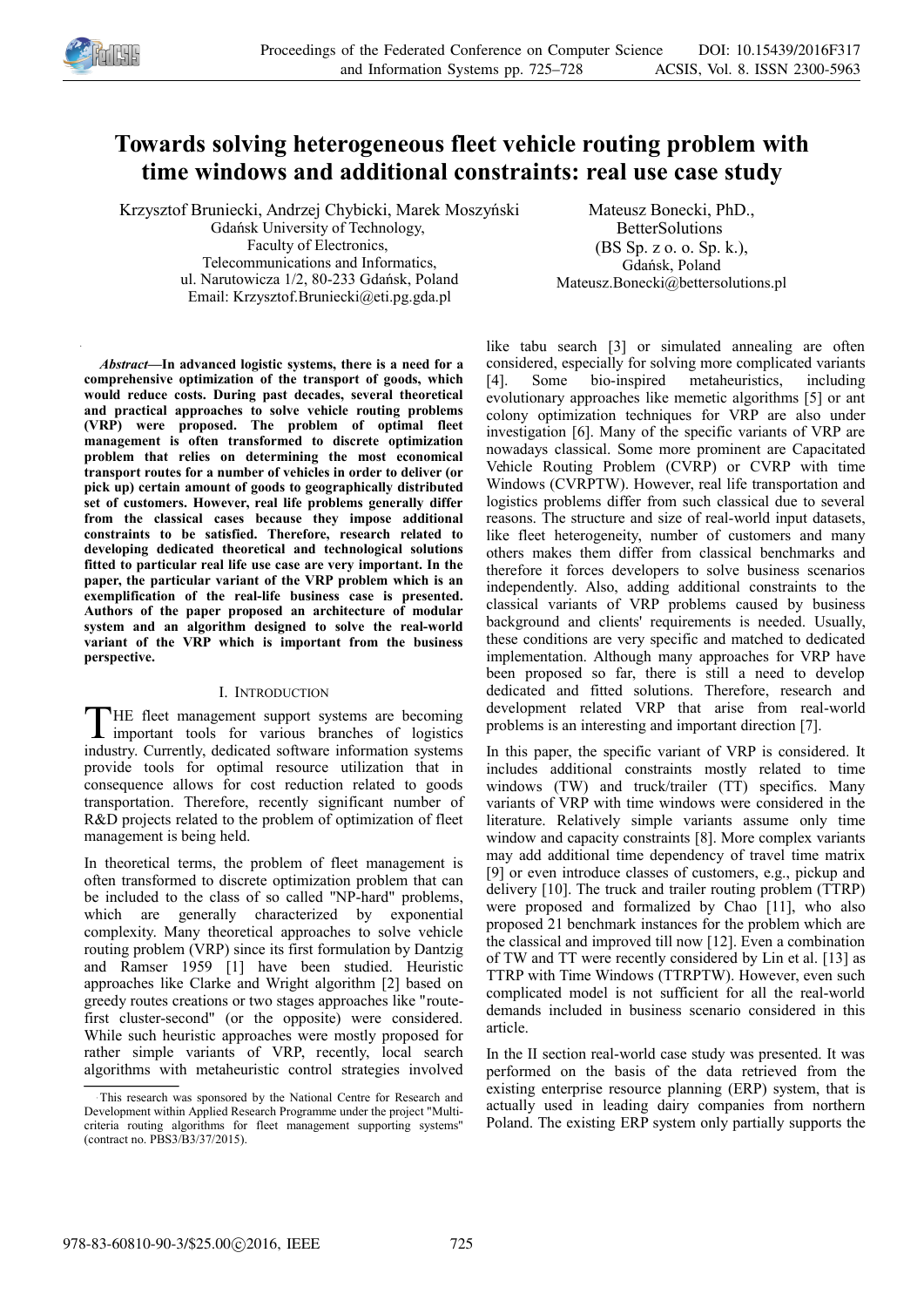vehicle planning process for milk transport industry, so the III section presents the software architecture meant as an lightweight extension of the existing system with dedicated VRP capabilities. The proposed heuristic approach for to the specific variant of the problem and its implementation that uses constraint programming helper library (e.g., google's or-tools library) is presented in the IV section.

## II.THE PROBLEM FORMULATION AND ANALYSIS

The considered variant of VRP can be considered as a generalization of the classical Truck and Trailer Routing Problem with Time Windows (TTRPTW), therefore it will be called GTTRPTW. Some of the additional restrictions related to GTTRPTW are vehicle heterogeneity and their possible re-use, three types of customers (i.e., not every trailer customer have to provide parking space), maximal vehicle and driver working time and distance as well as additional complexity issues for service time and transshipment time evaluation.

The time interval when the customer is serviced must be within the time window of this customer, and the type of the vehicle to service this particular customer (with or without the trailer) must be acceptable by the customer. Additionally, a list of customers at which it is possible to leave the trailer is given. The vehicle fleet consists of truck units and truck and trailer units. Trailers can be uncoupled en-route at some of the customers where truck sub-tours are built. The truck driving with a trailer can be disconnected, then pick up a load from clients, and then go back to the trailer left and go further.

The vehicle can be assigned to an additional route (or routes) if the previous route is completed. The driver may be exchanged and the vehicle limits renewed. The algorithm should exclude solutions, for which the total time of the designated vehicle route is greater than the maximum total

Nine test cases derived from the existing ERP system were converted into GTTRPTW instances. Currently, the system works for the region of northern Poland and allows for manual route planning, that relies on assigning points to route certain vehicles, as well as automatic planning. As specified in Tab. 1, number of clients (nodes in the graph) that goods have to be transported from in 8 of 9 cases exceeds 700, except for test case no. 5. Third row represents total amount of load to be transported in particular problem instance. In this case, it is the number of liters of the milk, since the problem is specific for the dairy transport problems. Some of the node clients allow for entrance of the vehicle with the trailers and, analogically, some of the clients allow for load transshipment at their location. This information is specified in  $4<sup>th</sup>$  and  $5<sup>th</sup>$  row of the table respectively. Clients of the system also specify 3 variants of time windows constraints of load pick-up, namely: 24 h windows (no TW restrictions), 6:00 AM -12:00 AM (morning windows) and all-day window (6:00.AM-18:00 PM). Statistical interpretation of the input data characteristics was presented in Tab. 2. In this case, only 30% of clients allow for entrance of the trailer to their localization, and about 25% of clients allow for transshipment. Moreover, if we take under consideration fleet of available vehicles, only 10%-20% of units is equipped with the trailer. The considered GTTRPTW is a combination of classical VRP approach with some particular constraints related to TT and TW. However, TT only applies to 15% of vehicles of the fleet. Moreover, the detail analysis of TW constraints also shows that, for most of the clients (over 80%) no time window is specified. For the rest of the clients, all day window (6AM-18PM) is the most often appearing.

| Use case no.                                                               |               | $\mathbf{2}$ | 3      | 4      | 5      | 6              |          | 8            | 9        |
|----------------------------------------------------------------------------|---------------|--------------|--------|--------|--------|----------------|----------|--------------|----------|
| No. of clients (nodes)                                                     | 736           | 738          | 737    | 737    | 335    | 702            | 783      | 743          | 742      |
| Total load ammount                                                         | 357438        | 576772       | 456307 | 477903 | 170775 | 579107         | 622052   | 568371       | 632789   |
| The number of clients allowing for entrance<br>of a vehicle with a trailer | 218           | 234          | 240    | 212    | 98     | 212            | 237      | 218          | 231      |
| No. of transhipment points                                                 | 158           | 167          | 183    | 142    | 76     | 152            | 175      | 165          | 162      |
| Total no. of vehicles                                                      | 19            | 19           | 19     | 19     | 10     | 22             | 22       | 22           | 22       |
| No. of vehicles with trailers                                              | $\rightarrow$ | 3            | 3      | 3      | 9      | $\overline{2}$ | 2        | 2            | 2        |
| No time window (0:00-23:59)                                                | 596           | 585          | 596    | 585    | 266    | 702            | 783      | 743          | 742      |
| Morning window 6:00 AM-12:00PM                                             | 16            | 23           | 22     | 17     | 11     | $\Omega$       | $\Omega$ | $\theta$     | $\Omega$ |
| All-day window 6:00 AM: -18:00 PM                                          | 124           | 130          | 119    | 135    | 58     | $\mathbf{0}$   | $\theta$ | $\mathbf{0}$ | $\theta$ |

TABLE 1. SPECIFIED TEST CASES FOR CONSIDERED VRP PROBLEM.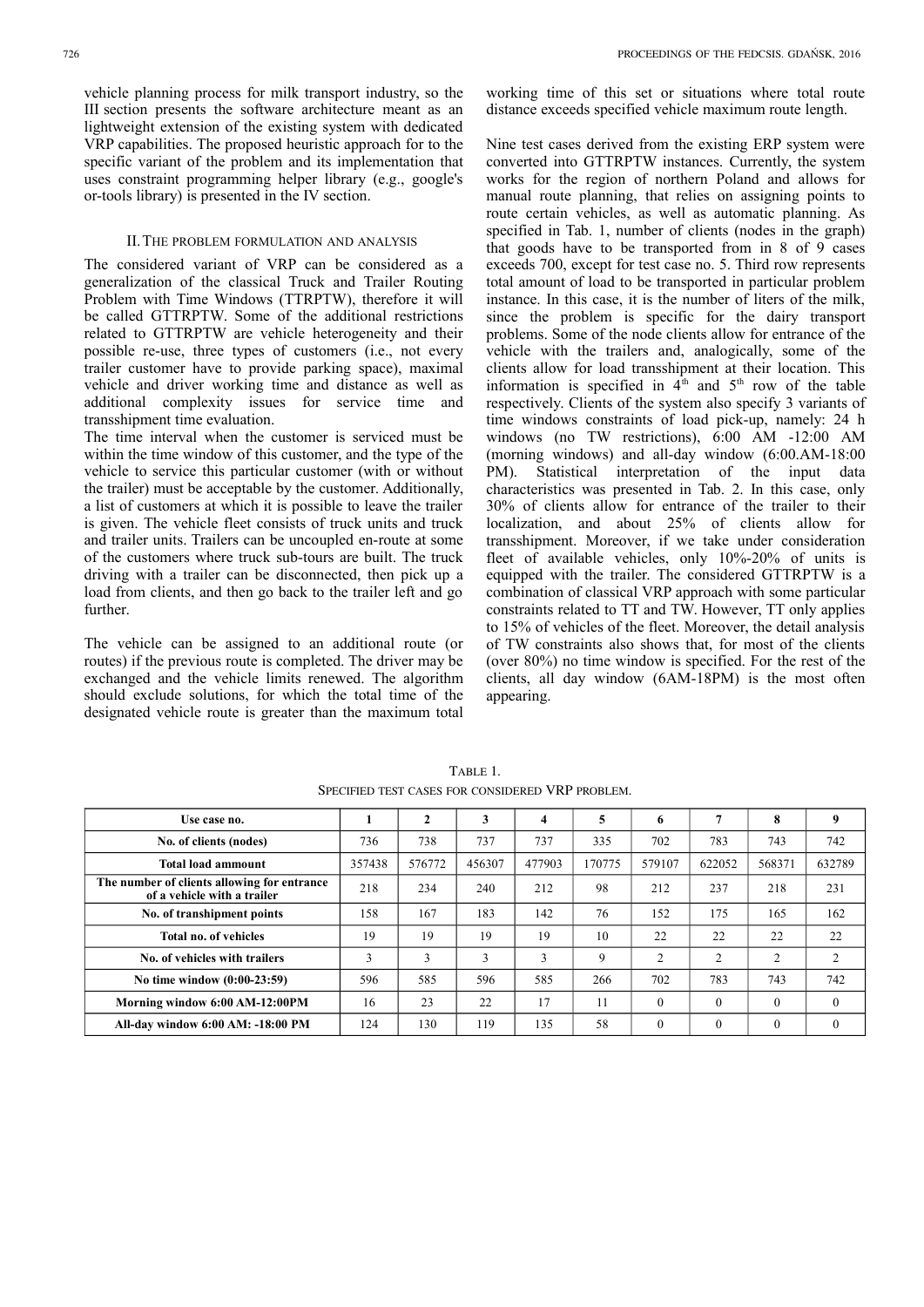| Use case no.                                                                    |        | $\mathbf{2}$ | 3     | 4        | 5        | 6     | 7     | 8     | 9     |
|---------------------------------------------------------------------------------|--------|--------------|-------|----------|----------|-------|-------|-------|-------|
| The number of customers allowing a vehicle<br>with a trailer $\lceil \% \rceil$ | $30\%$ | 32%          | 33%   | 29%      | 29%      | 30%   | 30%   | 29%   | 31%   |
| No. of transhipment points $[\%]$                                               | 21%    | 23%          | 25%   | $19\%$   | 23%      | 22%   | 22%   | 22%   | 22%   |
| No. of vehicles with trailers $\lceil \% \rceil$                                | 16%    | 16%          | 16%   | 16%      | $90\%$   | $9\%$ | $9\%$ | $9\%$ | $9\%$ |
| No time window $(0:00-23:59)$ [%]                                               | 81%    | 79%          | 81%   | 79.4%    | 79.4%    | 100%  | 100%  | 100%  | 100%  |
| Morning window 6:00 AM-12:00PM $[\%]$                                           | $2\%$  | $3\%$        | $3\%$ | $2.3\%$  | $3.3\%$  | $0\%$ | $0\%$ | $0\%$ | $0\%$ |
| All-day window 6:00 AM: -18:00 PM [%]                                           | 17%    | 18%          | 16%   | $18.3\%$ | $17.3\%$ | $0\%$ | $0\%$ | $0\%$ | $0\%$ |

TABLE 2. STATISTICAL OVERVIEW OF SPECIFIED TEST CASES FOR CONSIDERED VARIANT OF VRP PROBLEM.

### III. SYSTEM ARCHITECTURE

The aim of the proposed system is to solve or validate different variants of VRP problem instances. The system may be used to find a new solution, as well as it allows to improve any previous solution when provided.

The architecture of the system, presented in Fig. 1, is modular in order to adjust to new formats and variants. The front-end layer module is handling different file formats and VRP variants for solutions and problem instances (e.g., handles proprietary JSON-based format dedicated to describe the GTTRPTW). There are also front-end modules

dedicated to classical benchmarks' formats like CVRP, CVRPTW, TTRP and TTRPTW.

Data abstraction layer handles transparently different formats. It's common object-model is used by modules in the solvers' layer. The system uses different VRP solvers and the choose is up to the user. One of the solvers implemented is for GTTRPTW and is described in IV section.

The source code of the system and its modules is implemented in C/C++ language, in order to achieve high efficiency with a reasonable portability. The solvers are implemented separately and may differ from each other.



**Fig. 1. The architecture of the proposed system**

## IV. PROPOSED APPROACH

Already implemented solvers including GTTRPTW use constraint programming approach and third party libraries (e.g., or-tools constraint programming library). The proposed approach is based on the observation related to features of input considered test cases. Time windows in the real-world cases is not as restricting. We can distinguish between the time window related to the customer and the time window of the vehicle unit. Typical vehicle unit is often

used two times during a single day (different drivers). It means that a single unit will be available within two separate time windows. Most of the customers (as can be seen in the Tab. 1 and Tab. 2) do not specify constraint on the time windows. Although, there is a significant set of customers which specify the time window, most often the time window corresponds to the single shift of the drivers. Therefore we may observe, that if the customer is served on a route by a specific truck and driver it can be often reordered within the route without violating the time window constraint.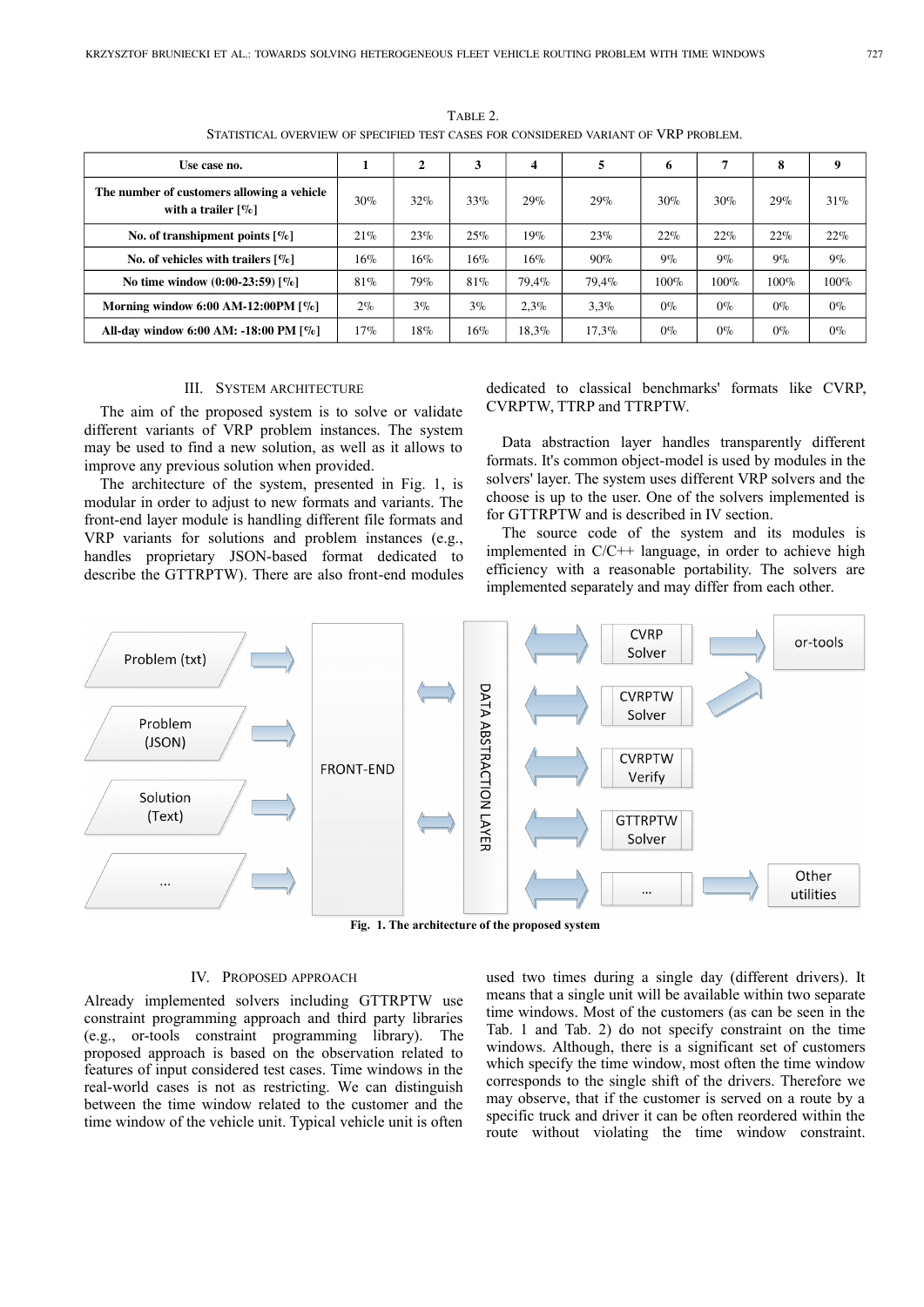Therefore the outline of the strategy used in the GTTRPTW solver is as follows:

1. Find the solution *S* of the relaxed variant (i.e., CVRPTW) of the problem;

2. For each route *r* in the solution *S*;

if the route have truck-only customers and the vehicle is truck and trailer; we need to reorder the route and chose transhipment points;

2.1 For each transhipment customer *t* in the route *r* compute the route *rt*;

2.1.1 Assume *t* is the transhipment and compute the new route  $r'$  for all the customers from the original route  $r$ ;

2.1.2. Start the *r'* from depot to *t* and then traverse all customers with only the truck, the number of cycles needed may vary between 1 to 3. Finally, go back from *t* to the depot.

2.1.2.1. The optimal cycles from *t* are computed with use of homogeneous CVRPTW solver with *t* considered to be the depot and the capacity of the fleet equal the capacity of the truck;

2.1.2.2. Optimize the route *r'* greedy by moving some truck and trailer customers from the truck cycle to the segment which represent the starting or ending part of the new route *r'* (the part between original depot and the assumed transhipment *t*).

2.1.3. Remember the route if it has smallest cost among all the previous assumptions for transhipment *t*;

2.2. Remember the best  $r_t$  as the new route in the solution S'; 3. Optimize the solution greedy by moving and exchanging some customers between routes. Must not violate other constraints.

- 3.1. Find a feasible move giving biggest savings,
	- 3.1.1 If there is one go to 3.3;
- 3.2. Find a feasible exchange giving biggest savings
- 3.2.1. If there is no feasible exchange available go to 4. 3.3. Apply the modification found
	- 3.3.1. If the time exceeds the available then go to 4.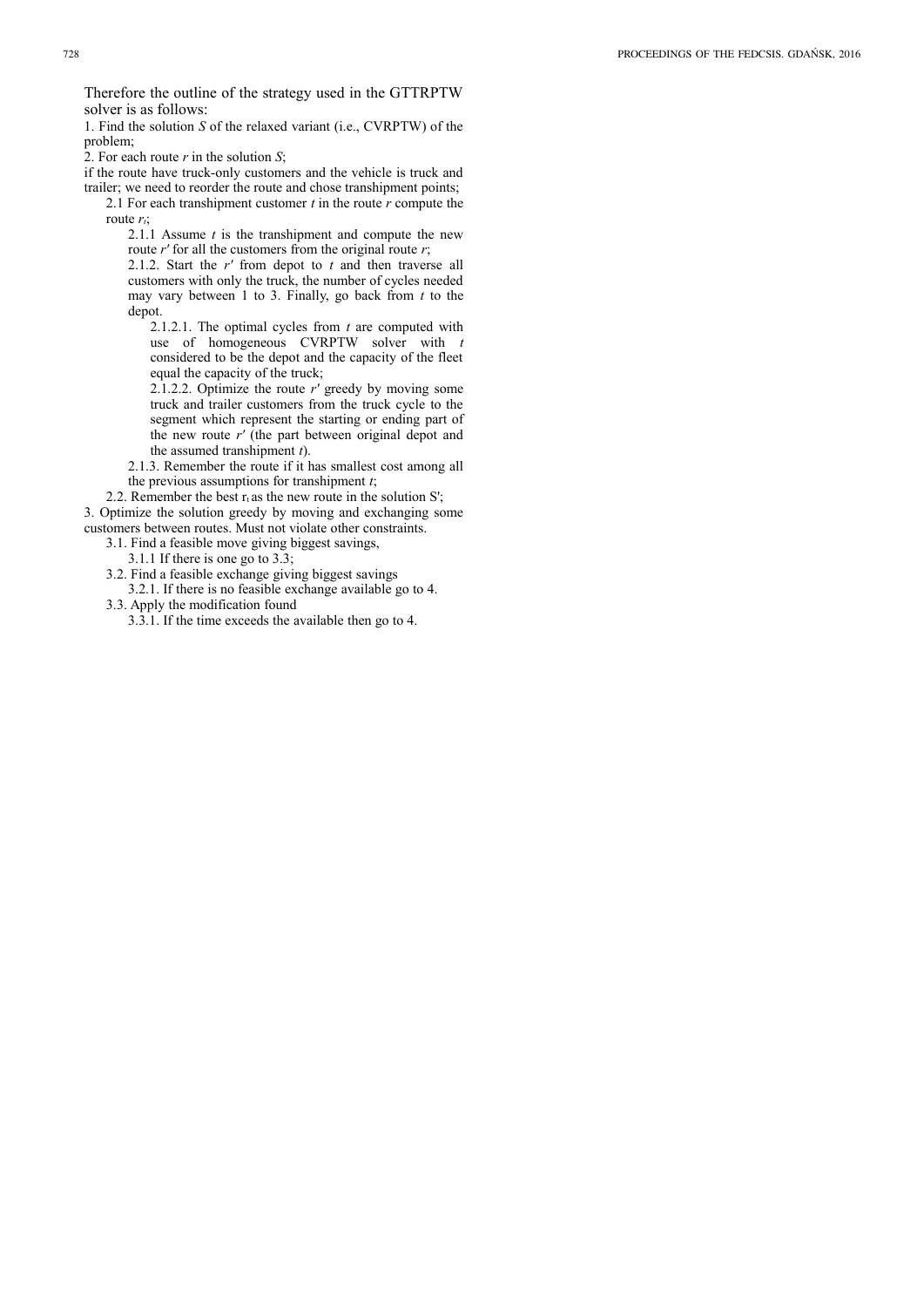makes it its generalization - GTTRPTW. The GTTRPTW was identified during demands analysis of real-life business scenarios from dairy mil companies. Authors proposed an architecture of a lightweight extension to existing ERP system designed to solve many variants of VRP including the one proposed in this paper. Dedicated modules responsible for solving simpler variants (e.g., CVRP, CVRPTW), which are also useful in simpler business scenarios, were already implemented into the system [14]. Beside the formulation, authors presented an algorithm that solves GTTRPTW. The algorithm in its first stage uses constraint programming approach, implemented with use of or-tools library, for solving relaxed variant of problem (e.g., without TT restriction). In the second stage the algorithm continue computation with TT and additional and performs